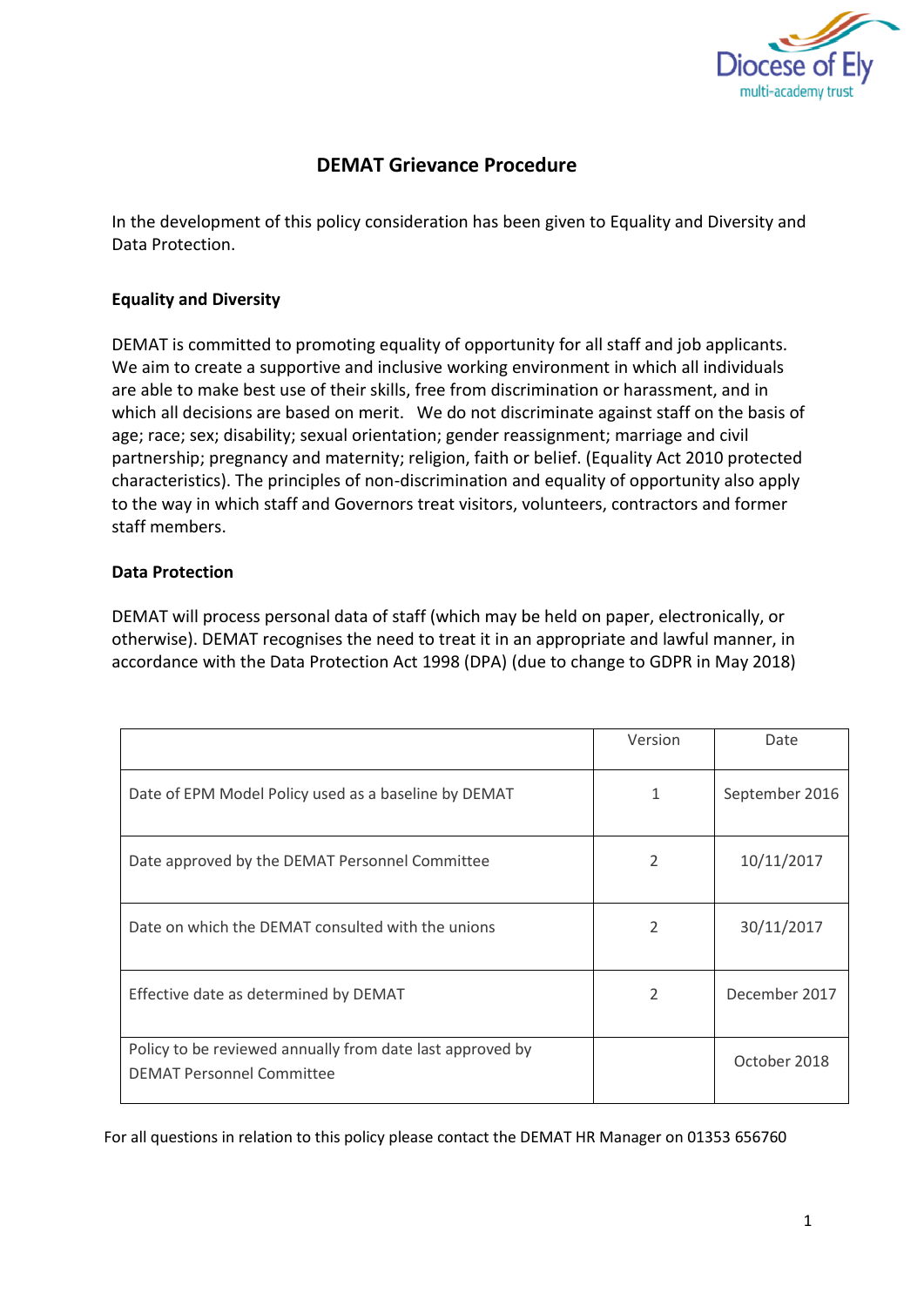

#### **Policy Contents**

#### *Page Number(s)*

| Definitions<br><b>Application of the Policy</b> |                                                    |         |
|-------------------------------------------------|----------------------------------------------------|---------|
|                                                 | 1. General Principles                              | $3 - 4$ |
|                                                 | 2. Stages of the Grievance Procedure               | $4 - 5$ |
|                                                 | 3. Appendix A Employee's Notification of Grievance | $6 - 7$ |

#### **Definitions**

"Headteacher" also refers to any other title used to identify the Headteacher where appropriate.

"Senior Manager" refers to Senior Manager of DEMAT.

"Employee" refers to any member of staff, namely teaching, support and central team staff employed to work within DEMAT.

"Companion" refers to a person chosen by the employee to accompany him/her, who shall be a trade union representative or a workplace colleague.

"Adviser" refers to the Chief Operating Officer (COO) or any DEMAT Officer appointed by CEO.

"Appeal Committee" refers to the group of people that may be convened to hear an appeal against a written warning or dismissal.

In cases relating to employees within the DEMAT Central Team, the term 'Chair of Governor' or 'Governor' to be replaced by DEMAT Senior Officer.

#### **Application of the Policy**

This policy is to be used by all employees employed by The Diocese of Ely Multi-Academy Trust (DEMAT). The following definitions are included for reference purposes for both School and Central Team staff to enable clarity and transparency when applying this policy.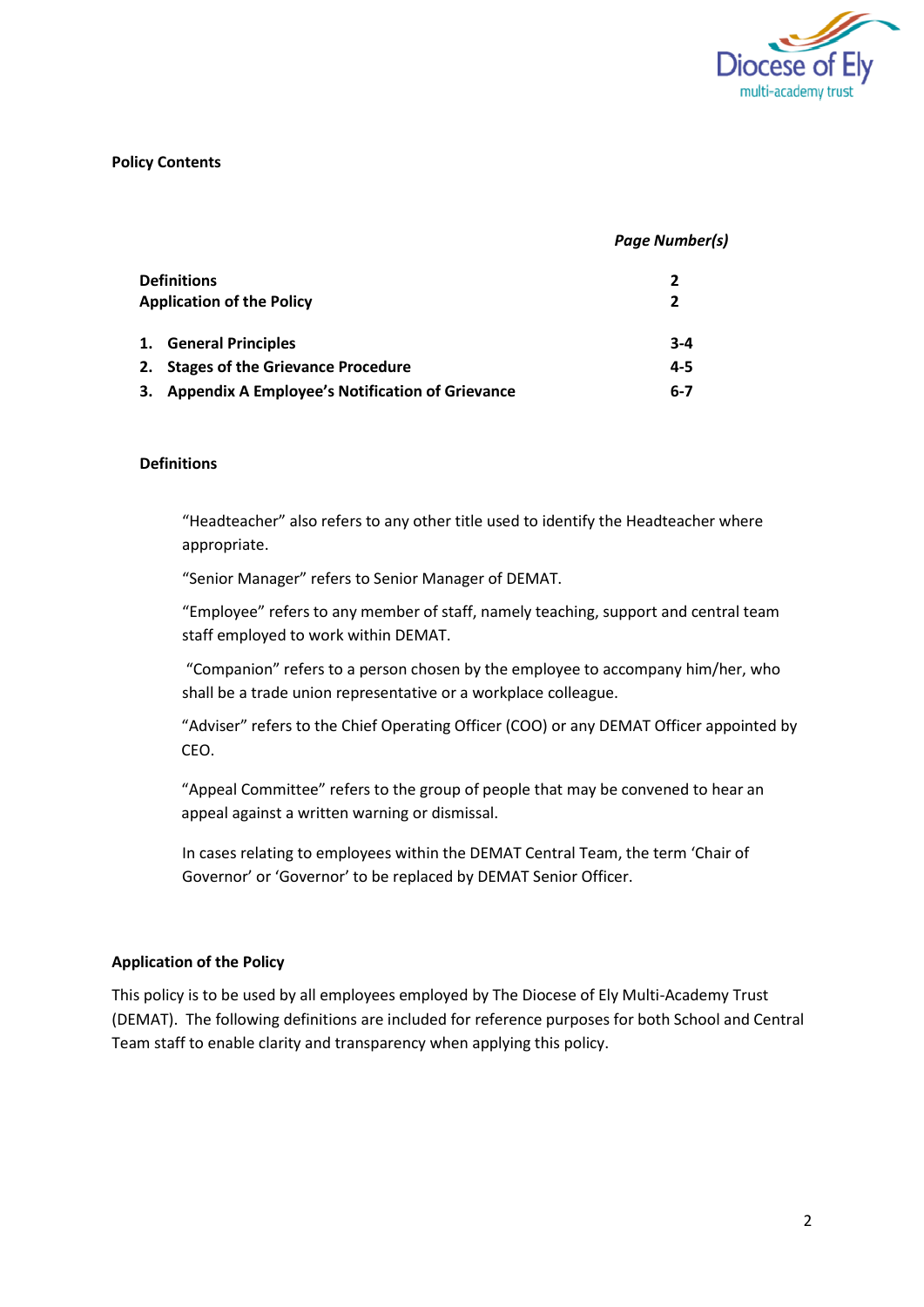

## **General Principles**

- 1.1. There are a number of issues that can cause grievances at work and these may include working conditions, application or non-application of policies and procedures, environment, relationships with management or colleagues, duties and responsibilities, or work volume. Grievances may relate to discrimination, harassment, bullying or victimisation. The aim of this procedure is to enable any employee to have his/her grievance heard and to seek redress as appropriate. The intention is that grievances should be settled quickly and fairly and should be first dealt with as close to the source as possible.
- 1.2. Where the grievance relates to a matter covered by another procedure for example pay, probation or whistleblowing, then the matter will be dealt with in accordance with the relevant procedure. This grievance procedure may not be used to complain about dismissal or disciplinary action. An employee who is dissatisfied with any formal warning should submit an appeal under the appropriate procedure.
- 1.3. Where an employee raises a grievance during any existing process or procedure that process may be temporarily suspended in order to deal with the grievance. However, where the grievance and the existing process are related, it may be appropriate to deal with both issues concurrently. Management will have discretion to decide which option is appropriate, in all circumstances.
- 1.4. The procedure applies to all employees including the Headteacher and members of the leadership team, full and part-time, permanent and temporary employees. If it is the Headteacher who has a grievance, then the Chief Operating Officer is the person to whom the Headteacher refers to as his/her immediate line manager at Stage 2. If the Headteacher's grievance is not resolved at that stage, the matter should be referred to Stage 3. If individual governors are the subject of the grievance, such person(s) shall not sit with the Appeal Committee but may attend the Appeal Meeting to present his/her case.
- 1.5. This procedure does not form part of any employee's contract of employment and it may be amended at any time.
- 1.6. An employee who is a member of a trade union may consult that trade union's representative before invoking the grievance procedure, but the employee should normally raise the problem personally with the immediate line manager before involving his/her trade union representative.
- 1.7. Those responsible for dealing with employees' grievances will treat them seriously and attempt to resolve them as quickly as possible. There should be no attempt to block an employee's wish to raise the grievance at a higher level.
- 1.8. Employees should recognise that an investigation may be necessary which may delay the process beyond normal time limits.
- 1.9. At any stage of the procedure the Headteacher and/or Chief Operating Officer may refer to an adviser external to the school for guidance to bring about a resolution of the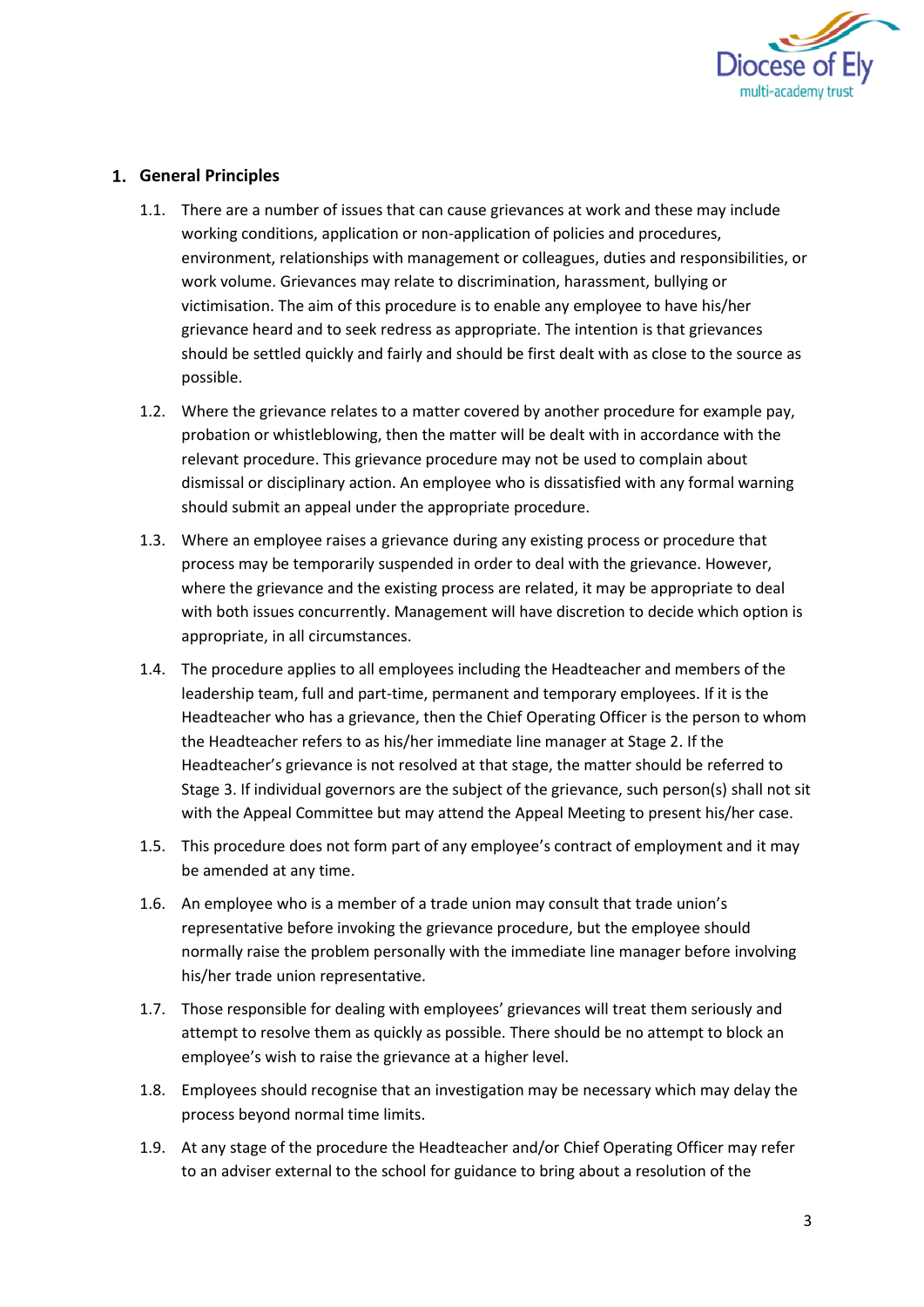

grievance acceptable to both sides outside the formal procedure. Such conciliation is without prejudice to the position of both parties in the procedure.

1.10. The Headteacher and/or senior managers and/or Chief Operating Officer may wish to take advice from the school's HR Adviser before considering a grievance.

### **Stages of the Grievance Procedure**

2.1. Stage 1: Raising Grievances Informally

Most grievances can be resolved quickly and informally through discussion. If an employee feels unable to speak to the person causing the grievance, then the employee should speak informally to his/her immediate line manager. If this does not resolve the issue, the employee should follow the formal procedure below.

If the employee's grievance is against the line manager personally, the grievance may be referred directly to Stage 2 but it would normally be reasonable to inform the line manager of this intention.

2.2. Stage 2: Formal Grievances

If the employee is not satisfied his/her concerns have been addressed informally, the employee should submit the grievance in writing, indicating that it is a formal grievance, to the Headteacher. The Employee should use the Notification of Grievance Form (Appendix A) to state the grounds of their grievance and the remedy that is being sought.

The Headteacher will normally meet the employee to hear the grievance and reply as soon as possible, normally within 5 working days, even if it is only an interim reply pending further investigation. The Headteacher may be accompanied by another employee, or the school's HR Adviser.

An employee may bring a Companion (see terms of reference) to any formal grievance meeting or appeal meeting under this Stage 2. An employee must tell the person holding the meeting who their chosen Companion is, in good time before the meeting.

At any grievance meeting or appeal meeting, an employee's Companion may make representations and ask questions, but should not answer questions on the employee's behalf.

If an employee's chosen Companion is unavailable at the time a meeting is scheduled and will not be available for more than five working days afterwards, the employee will normally be required to find an alternative Companion.

It may be necessary to carry out an investigation into the grievance. The amount of any investigation required will depend on the nature of the complaints and will vary from case to case. It may involve interviewing and taking statements from the employee, any witnesses, and/or reviewing relevant documents.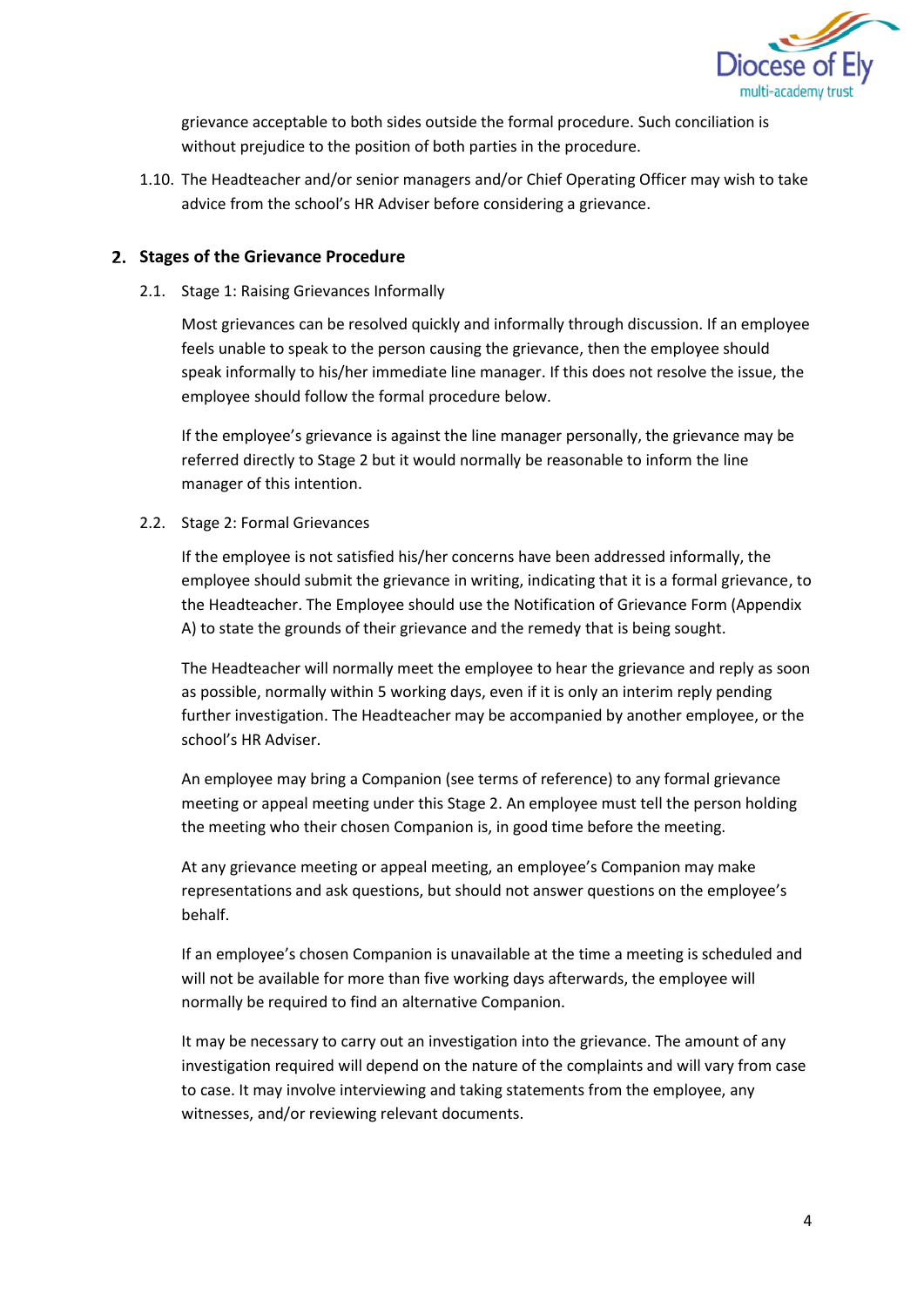

The employee must co-operate fully and promptly in any investigation. This may include informing those handling the investigation of the names of any relevant witnesses, disclosing any relevant documents and attending interviews.

An investigation may be started before a grievance meeting is held where this is considered appropriate. In other cases a grievance meeting may be held before deciding what investigation (if any) to carry out. If appropriate and/or necessary, in those cases a further grievance meeting may be held with the employee after the investigation and before a decision is reached.

The Headteacher will write to the employee, following the grievance meeting, to inform the employee of the outcome of the grievance and any further action that will be taken to resolve it.

If the employee raising the grievance is not satisfied with the outcome then the employee may appeal in accordance with Stage 3 below.

2.3. Stage 3: Grievance Appeal

If the grievance has not been resolved to the employee's satisfaction they may appeal in writing, to the chair of the local governing body, setting out the grounds of their appeal, within 5 working days of receiving the written confirmation of the original decision. The employee must detail how they consider the grievance procedure has not been correctly applied, and/or how the outcome was not reasonable or proportionate.

The appeal will normally be heard as soon as possible after receipt of the appeal letter, by an Appeal Committee of one or more people, convened by chair of the local governing body.

The Appeal Committee may have an HR adviser attend the meeting who may also be involved in its private deliberations. The HR adviser, who should not have had any previous involvement in dealing with the grievance, shall not have a vote in the decision of the Appeal Committee.

The Appeal Committee will confirm its final decision in writing, as soon as reasonably possible after the appeal meeting. This is the end of the procedure and there is no further right of appeal.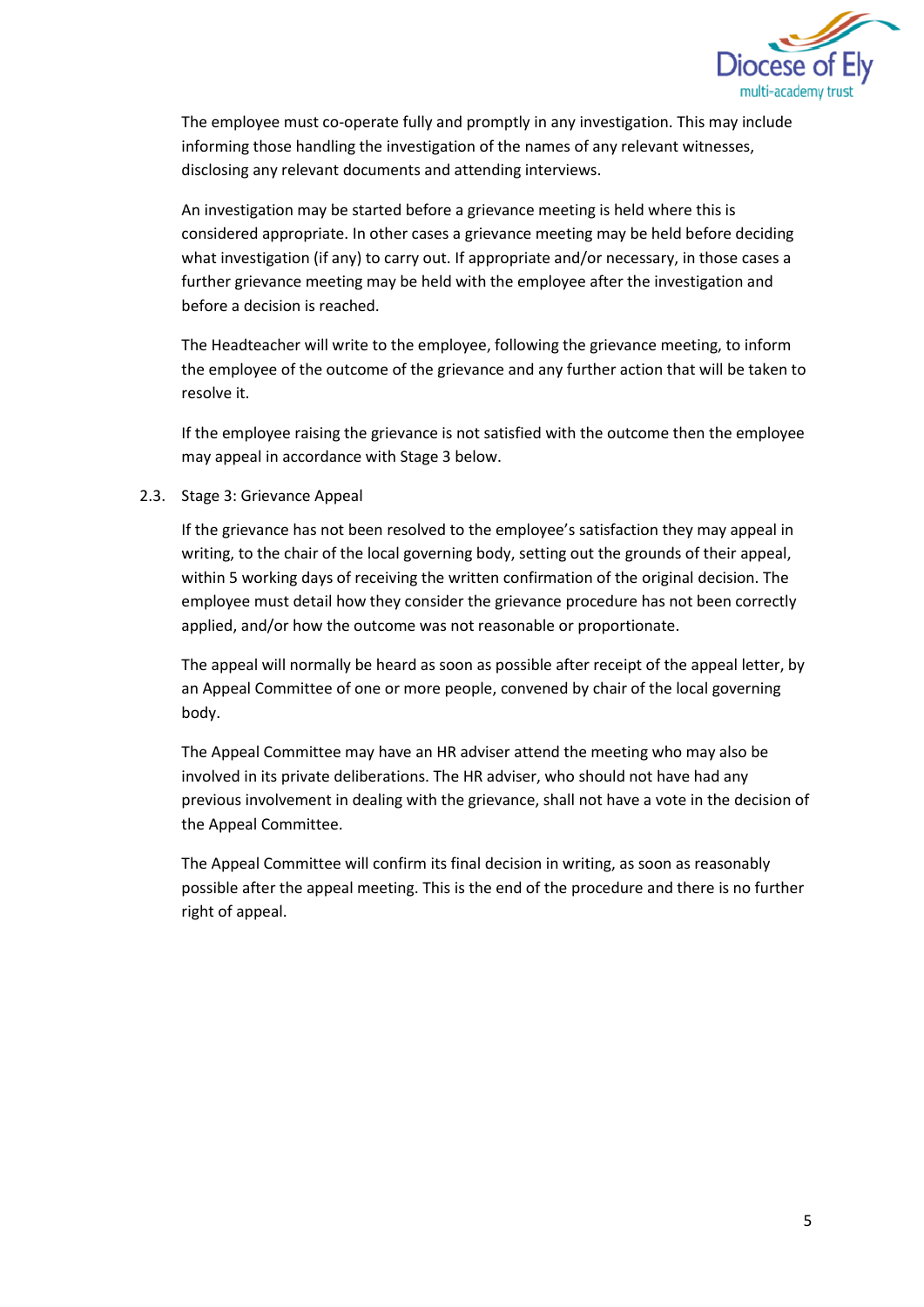

# **Appendix A**

## **Employee's Notification of Grievance**

This form should be used to submit a grievance in accordance with Stage 2 of the formal Grievance Procedure, adopted by the Governing Body.

Send the completed Employee's Notification of Grievance Form (Appendix A) to your Line Manager. If your grievance relates to your Line Manager, send it to the Headteacher. If your grievance relates to your Headteacher or the Chair then send it to the Chief Operating Officer at DEMAT. If you are a member of the Central Team then send it to the DEMAT HR Manager. You are advised to keep a copy. Please be aware that the information will, in normal circumstances, be shared with any person/s complained about. Please think carefully about what you write.

1. Name: \_\_\_\_\_\_\_\_\_\_\_\_\_\_\_\_\_\_\_\_\_\_\_\_\_\_\_\_\_\_\_\_\_\_\_\_\_\_\_\_\_\_\_\_\_\_\_\_

Post held: \_\_\_\_\_\_\_\_\_\_\_\_\_\_\_\_\_\_\_\_\_\_\_\_\_\_\_\_\_\_\_\_\_\_\_\_\_\_\_\_\_\_\_\_\_\_ .

2. Describe briefly:

2.1. The nature of your grievance. Please include all relevant facts, dates and names of people involved and any witnesses. (continue on a separate page if necessary)

2.2. When did you first raise your grievance, and with whom? Is this a one-off issue or part of a chain of events?

2.3. When did you first raise your grievance, and with whom? Is this a one-off issue or part of a chain of events?